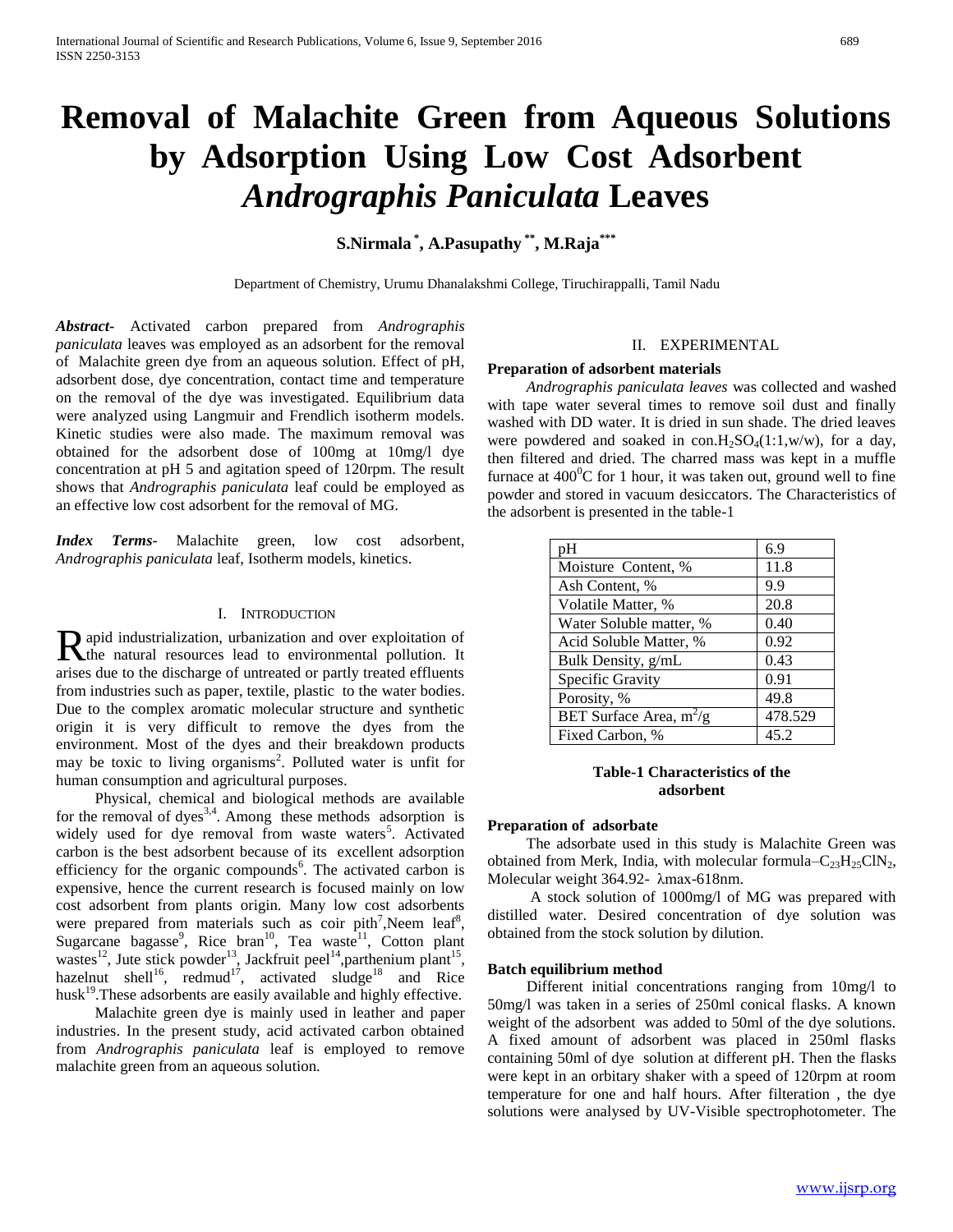percentage of MG dye removal was calculated by using the following equation

% MG dye removal=  $Ci - Ce/Ci * 100$ 

Where  $Ci = initial concentration(mg/l)$ ,  $Ce = equilibrium$ concentration

 The adsorption capacity Qe, is obtained from the following equation .

$$
Qe = (Ci - Ce)V/M
$$

Where,  $Q_e$  = adsorbent capacity.  $C_i$ = initial MG

concentration (mg/l),  $V =$  volume of the solution(l),  $M =$  mass of the adsorbent (g).

#### III. RESULTS AND DISCUSSION

## **Effect of pH**

 The pH of the solution has significant impact on the adsorption of the dye , since it determines the surface charge of the adsorbent, the degree of ionisation and speciation of the adsorbate . In order to study the effect of pH on the adsorption of the dye molecules the batch equilibrium studies were conducted in the pH range of 1 to 10.The pH of the solution was adjusted to 1 to 10 by adding 1NHCl or 1NNaOH solution and the results are presented in the fig1. From the figure it can be seen that the adsorption increases with an increase in pH and reaches a maximum at pH=5.As the pH is further increased the dye removal decreases rapidly. At low pH the  $H^+$  ions are high so the surface becomes positively charged. The  $H^+$  ions compete with MG cations for vacant adsorption sites causing a decrease in dye uptake. At high pH the adsorbent surface is negatively charged which favours the uptake of cationic dye by increased electrostatic force of attraction. Hence the pH of the medium was maintained at pH 5 for further studies.



**adsorbent**

## **Effect of adsorbent dose**

 The effect of adsorbent dose was studied at room temperature by varying the dose from 25mg to 150mg keeping the other parameters constant and the results are presented in the fig.2. As the adsorbent dose increases the MG dye removal also increases. This can be attributed to the availability of large number of vacant sites for adsorption.



**Fig:2 Effect of adsorbent dose on the adsorption of MG on to the adsorbent**

#### **Effect of dye concentration**

 The effect of initial dye concentration was studied with 10mg/l to 50mg/l solution with an adsorbent dosage of 100mg for a contact time of 90 min. From the fig.3, it can be observed that the percentage removal of MG gets decreased gradually from 87% to 63%



**Fig:3 Effect of dye concentration on the adsorption of MG on to the adsorbent**

## **Effect of contact time**

 Effect of contact time on the adsorption of MG is shown in fig.4. As the contact time was increased from 15 min to 90 min, the adsorption percentage increased from 55 to 93 at 90min. There was no appreciable change in the adsorption percentage above 90min. Hence all the experiments were conducted for a period of 90min.



**Fig:4 Effect of contact time on the adsorption of MG on to the adsorbent**

## IV. ADSORPTION ISOTHERMS

#### **Langmuir Adsorption Isotherm**

 The adsorption isotherm indicate the releationship between the amount of the dye adsorbed by adsorbent and the amount of dye remaining in the solution. In this study, two most commonly used isotherms, namely Freundlich and Langmuir were tested.

The Langmuir isotherm<sup>20</sup> was based on the assumption that maximum adsorption corresponds to a saturation monolayer of adsorbate molecules on the surface of the adsorbent, the energy of adsorption was constant and there was no interaction among the adsorbate molecules on the surface of the adsorbate.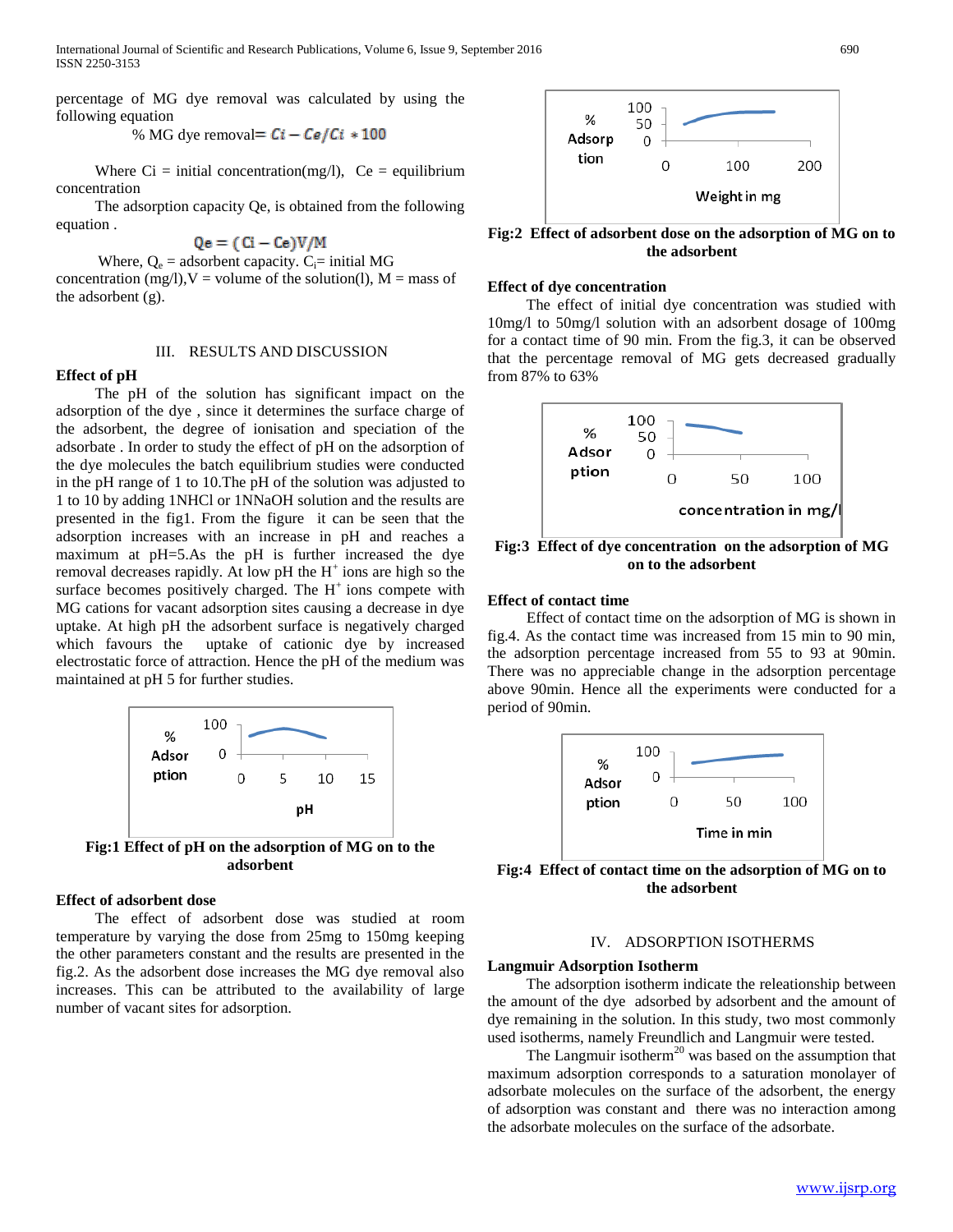The linear form of Langmuir equation is given as

$$
\frac{Ce}{Qe} = \frac{Ce}{Q_0} + \frac{1}{Q_0b}
$$

 Where,Qe, is the amount of adsorbate adsorbed per unit mass of carbon,  $(mg/g)$ ,  $Q_0$  is constant relating to monolayer adsorption capacity (mg/g), b, is a constant relates to the energy of the adsorption process (L/mg), Ce, is the equilibrium concentration of the adsorbate in solution (mg/L),

 A plot of Ce/Qe against Ce for the adsorption of MG was shown in fig.5. From the slope and intercept the values  $Q_0$  and b were calculated. The value of linear regression co-efficient( $R^2$ ) was found to be 0.999 (table-2) indicating that it follows Langmuir adsorption isotherm.



**Fig:5 Langmuir isotherm for the adsorption of MG on to the adsorbent**



 The essential characteristics of the Langmuir adsorption isotherm is expressed by a dimensionless constant called separation factor. This value indicates whether the adsorption is favorable or unfavorable.

 $R<sub>L</sub>$  is defined by the following equation

 $R_L = 1/(1+bCo)$ 

Where, $R_L$  – dimensionless separation factor., Ci – intial concentration,  $b -$  Langmuir constant  $(Lmg<sup>-1</sup>),$  The parameter  $R<sub>L</sub>$  indicates the type of the isotherm accordingly

| Values          | <b>Types</b><br>οť |  |
|-----------------|--------------------|--|
| of $R_{I}$      | isotherms          |  |
| $R_{I}>1$       | Unfavourable       |  |
| $R_{I} = 1$     | Linear             |  |
| $0 < R_{I} < 1$ | Favourable         |  |
| $= 0$           | Irreversible       |  |

The  $R_L$  value obtained using the above equation for 10mg/l MG concentration is 0.2906. This  $R<sub>L</sub>$  value lies between 0 and 1 indicating the favourability of the adsorption.

### **Freundlich Adsorption Isotherm**

The linear form of the Freundlich equation<sup>21</sup> is as follows  $logQe = logK_f + 1/nlogCe$ 

Where  $Qe =$  amount of dye adsorbed (mg/g),  $K =$  adsorption intensity,  $n =$  adsorption capacity.

 By ploting logQe Vs logCe, the values of n and K were calculated from slope and intercept respectively (fig-6). The values are given in table-3. The value of linear regression coefficient  $(R^2)$  was found to be 0.925 indicating that it follows Langmuir adsorption isotherm more than the Freundlich adsorption isotherm.



**Fig:6 . Freundlich isotherm for the adsorption of MG on to the adsorbent**

| $m\sigma/\sigma$<br>ເ⊿ |   |
|------------------------|---|
|                        | - |

## **Table-3. Freundlich isotherm constants**

## V. KINETIC STUDY

## **Pseudo first order kinetics**

The linear form of first order kinetic equation is

$$
log (q_e - qt) = log q_e - (k_1/2.303)t
$$

Where  $q_e$  is the amount of dye adsorbed at equilibrium.  $k_1$ is the first order rate constant.

A plot of log  $(q_e-qt)$  verses t(min) gives a straight line fig.7 From the slope  $k_1$ and from the intercept  $q_e$  were determined.. These values are presented in the table-4.

| Чe                                        |         |       |  |
|-------------------------------------------|---------|-------|--|
| 14.5211                                   | 0.02302 | 0.999 |  |
| <b>Table-4 Pseudo First order kinetic</b> |         |       |  |
| parameters                                |         |       |  |

The value of  $R^2$  indicates that the first order kinetics was followed by MG adsorption.





## **Pseudo second order kinetics**

The linear form of pseudo second order kinetic equation is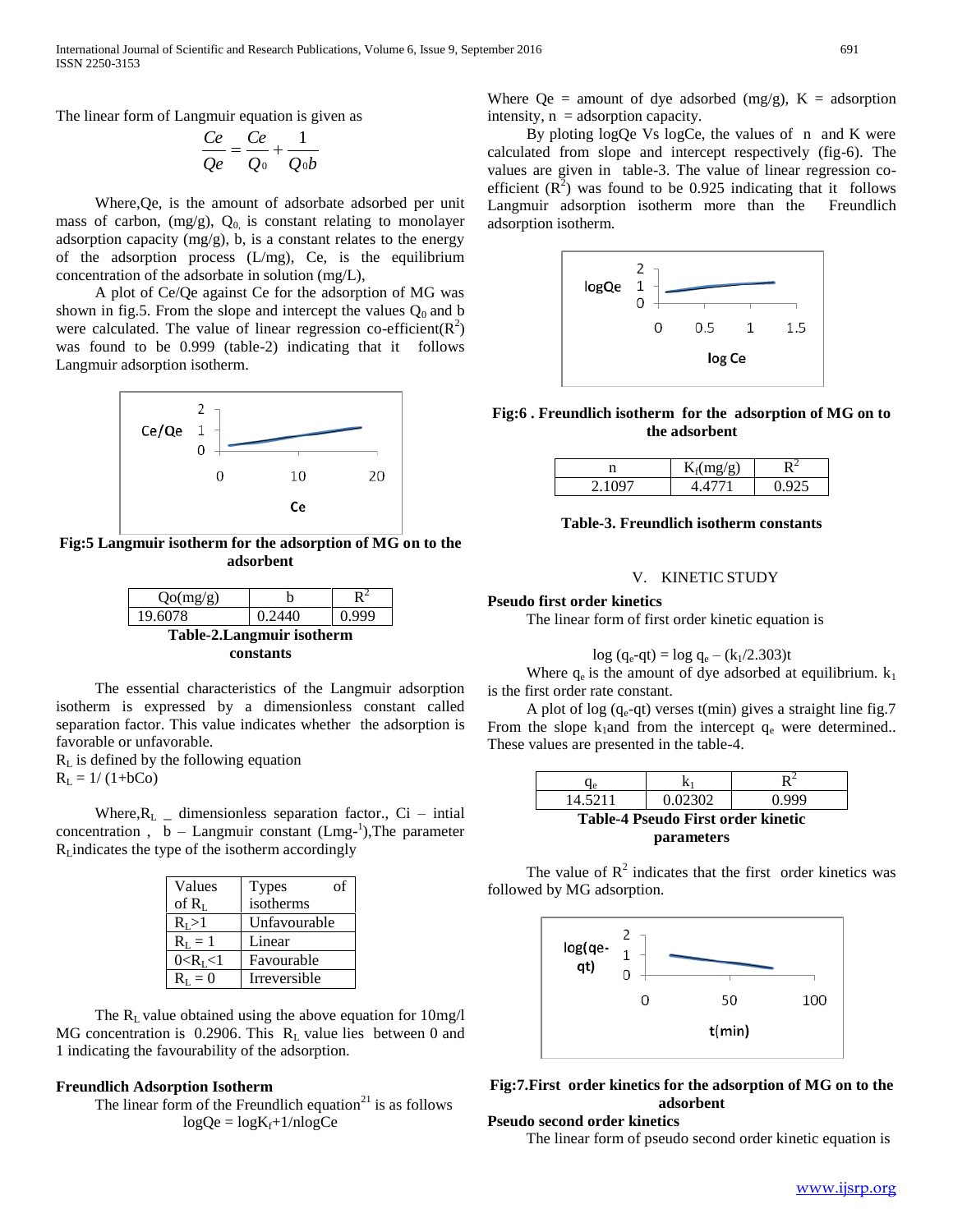International Journal of Scientific and Research Publications, Volume 6, Issue 9, September 2016 692 ISSN 2250-3153

$$
t/qt = 1/k_2qe^2 + t/qe
$$

Where  $k_2$  is the rate constant of second order adsorption. The values of qe and  $k_2$  were obtained from the slope and intercept of a linear plot of t/qt verses t.( Fig.8). These values are presented in the table-5.

| ae                                  | k٥     |       |
|-------------------------------------|--------|-------|
| 25,000                              | 0.0005 | 0.815 |
| Table-5 Pseudo Second order kinetic |        |       |
| <i>parameters</i>                   |        |       |

 The result shows that second order kinetics was not favoured by MG adsorption.



**Fig:8. Second order kinetics for the adsorption of MG on to the adsorbent**

#### VI. THERMODYNAMIC PARAMETERS

 Thermodynamic studies related to the adsorption process is essential to conclude whether a process will occur spontaneously or not, The fundamental criteria for spontaneity is the standard Gibbs free energy change  $\Delta G^{\circ}$ . If the  $\Delta G^{\circ}$  value is negative, the reaction occurs spontaneously. The Thermodynamic parameters standard free energy ( $\Delta G^{\circ}$ ), change in Standard enthalpy( $\Delta H^{\circ}$ ) and change in Standard entropy( $\Delta S^{\circ}$ ) for the adsorption of MG onto the adsorbent were calculated using the following equations.

$$
K_0 = (Ci-Ce)/Ce
$$

$$
\Delta G^\circ = -RTlnK_0
$$

$$
logK_0 = \frac{\Delta s}{2.302R} = \frac{\Delta t}{2.302}
$$

 Where Ci is the concentration of the dye at equilibrium and Ce is the amount of dye adsorbed on the adsorbent

The values of  $\Delta H^{\circ}$  and  $\Delta S^{\circ}$ can be obtained from the slope and intercept of a linear plot between log  $K_0$  and  $1/T$  as are presented in table-6.

| Conc.of |         | $-\Delta G(KJ/mol)$ |          |         | ΔН                  |           |
|---------|---------|---------------------|----------|---------|---------------------|-----------|
| MG      |         |                     |          |         | (KJmol <sup>-</sup> | ΔS        |
| dye     | $30^0C$ | $40^0C$             | $50^0$ C | $60^0C$ |                     | (J/k/mol) |
| (mg/l)  |         |                     |          |         |                     |           |
| 10      | 4.995   | 5.411               | 5.928    | 6.996   | 14.417              | 63.62     |
| 20      | 4.250   | 4.596               | 4.896    | 5.914   | 11.457              | 51.42     |
|         |         |                     |          |         |                     |           |
| 30      | 3.486   | 3.881               | 4.182    | 4.860   | 9.722               | 43.44     |
| 40      | 2.252   | 2.823               | 3.199    | 3.618   | 11.222              | 44.59     |
|         |         |                     |          |         |                     |           |

| 1.446   1.837   2.148   2.472   8.744   33.67<br>50 |
|-----------------------------------------------------|
|-----------------------------------------------------|

## **Table-6 Thermodynamic parameters for the adsorption of MG on to the adsorbent.**

The negative values of  $\Delta G^{\circ}$  indicated that the adsorption process is feasible and spontaneous in nature. Positive values of  $\Delta H^{\circ}$  suggested that the adsorption process was endothermic in nature. The positive value of  $\Delta S^{\circ}$  indicates that some structural changes occur on the adsorbent and the randomness at the solid/liquid interface increased during the adsorption process.

#### VII. CONCLUSION

 The adsorption was found to highly dependent on various parameters like contact time, pH, intial concentration, and temperature. It was concluded that maximum adsorption of MG from aqueous solutions occurred at pH5. Kinetic and isotherm studies revealed that *Andrographis paniculata* leaves can be effectively employed for the adsorption of MG. The experimental data were correlated well by the Langmuir adsorption isotherm. The adsorption process was well described by pseudo first order kinetics. The result of this study indicates that this adsorbent can be successfully utilized for the removal of MG from aqueous solution.

#### **REFERENCES**

- [1] S. Seshadri, P.L. Bishop and A.M. Agha, Waste Manag.(1994),15,127.
- [2] N. Kannan, and M.M. Sundaram, Dyes Pig.,51(2001)25-40.
- [3] Y.M,Slokar A. Majcen Le Marechal, Dyes Pig., 37(1998):335-336.
- [4] O.J. Hao, H. Kim, PC. Chiang, Crit, Rev Environ Sci Technol.30(2009)449-505.
- [5] G.M.Walker,and L.R.,Weatherley Environ. Pollut., 99(1998) 133-136.
- [6] R.S., Juang F.C. Wu and R.L., Tseng Physicochemical and Engineering Aspects,201(2002)191-199.
- [7] C. Namasivayam, R. Radhika, S. Suba, Waste Manag.,(2001)381.
- [8] K.G. Bhattacharyya, A. Sarma Dyes Pig. 57(2003) 211.
- [9] S.Saiful Azhar, A.Ghaniey Liew, D.Suhardy, K.Farizul Hafiz and M.D Irfan Hatim, American Journal of Applied sciences,2(11),(2005),1499- 1503.
- [10] S.Hashemian, S.Dadfarnia, M.R. Nateghi and F.Gafoor African Journal of Biotechnology, 7(5),(2008),600-605.
- [11] .M.Tamez Uddin, M.Akhtarul Islam, S.Mahmud and M. Rukanuzzaman., J. Hazard Mater., 164,(2009),53-60.
- [12] Ozlem Tunc, Hacer Tanac and Zumriye Aksu, J. Hazard Mater., 163(1),(2009)187-198.
- [13] G.C. Panda, S.K. Das, and A.K. Guha J. Hazard Mater., 164(1), (2009), 374-379.
- [14] B.H.Hameed, J Hazard Mater.,162(1),(2009),344-350.
- [15] S. Rajeshwari and V. Subburam Bioresour Technol, 85,(2002)205-206.
- [16] M. Dogan, H.Abak and M. Alkan, J.Hazard. Mater.,164,(2009),172-181.
- [17] C.Namasivayam, D.Arasi, Chemosphere 34(1997)401.
- [18] R.L.Tseng, F. Wu,R.S. Ch.,Juang Carbon 41(2003)487.
- [19] Vadivelan and K.V. Kumar, J.Colloid Interf. Sci.,286,(2005),90-100.
- [20] I.Langmuir, J.Am.chem.soc.,40(1918)1361-1403
- [21] J.Freundlich,J.phys,chem.,57(1906)385-470.